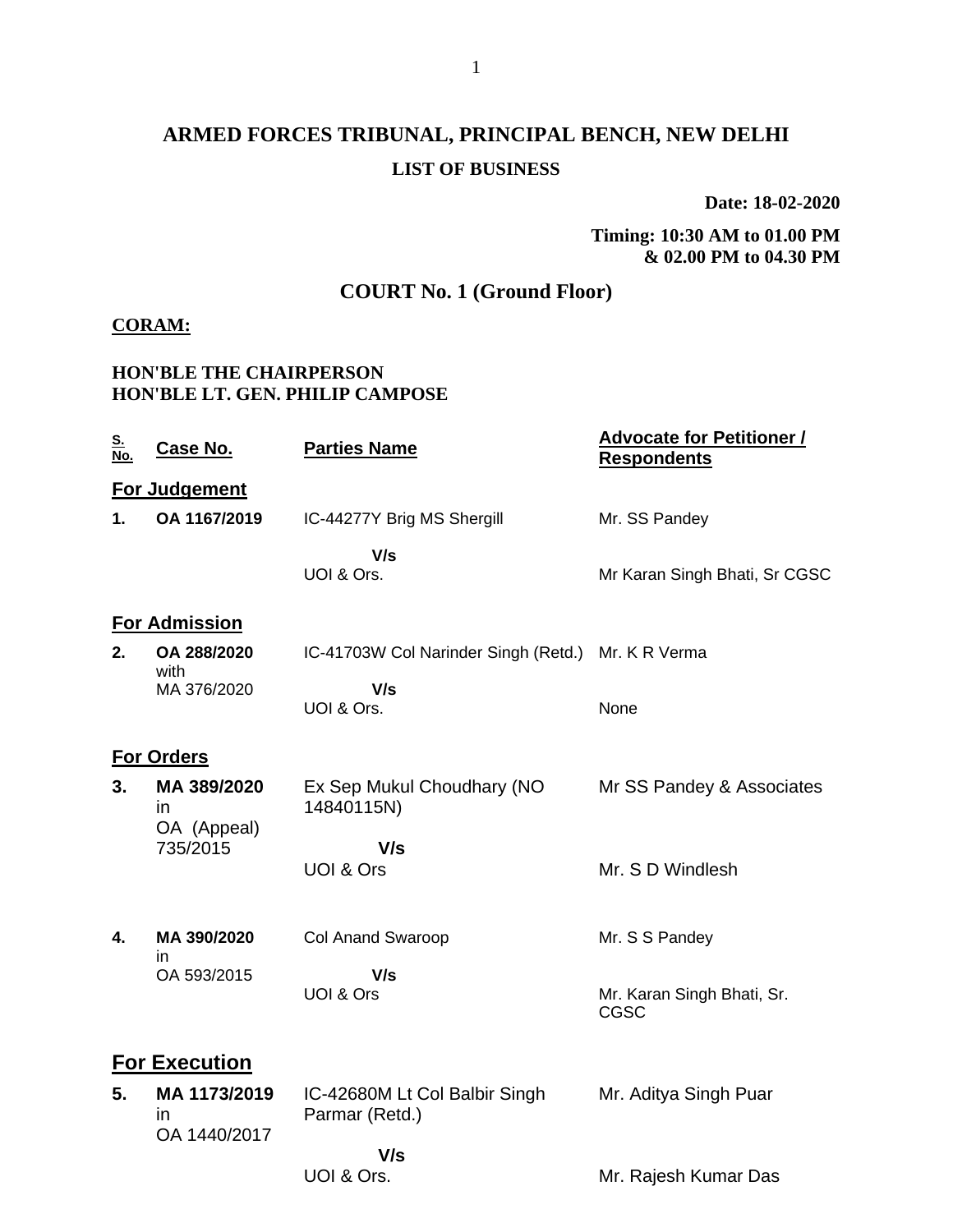|     | <b>For Hearing</b>                  |                                                                           |                                           |
|-----|-------------------------------------|---------------------------------------------------------------------------|-------------------------------------------|
| 6.  | OA 523/2019                         | JC-702869N Nb Sub Lalit Mohan<br><b>Butola</b>                            | Mr. Udit Chaturvedi                       |
|     |                                     | V/s<br>UOI & Ors.                                                         | Mr. K K Tyagi                             |
| 7.  | OA 713/2019                         | IC-48419H Col Sanjay Malik                                                | Mr. B S Chaudhary & Jasbir<br>Chaudhary   |
|     |                                     | V/s<br>UOI & Ors.                                                         | Mr. V Pattabhi Ram                        |
| 8.  | OA 1944/2019                        | JC-NYA 14620469-L Nb Sub Manoj Mr. Manoj Kr Gupta<br>Kumar                |                                           |
|     |                                     | V/s<br>UOI & Ors.                                                         | Mr. K K Tyagi                             |
| 9.  | OA 2314/2019<br>with MA<br>385/2020 | Sep Surendra Kumar Dubey (No<br>15111402 Y)                               | Mr Virender Singh Kadian                  |
|     |                                     | V/s<br>UOI & Ors.                                                         | Mr. Karan Singh Bhati, Sr.<br><b>CGSC</b> |
| 10. | OA 2363/2019                        | No 14607921W Sep Yadav Radhey Mr Virender Singh Kadian<br>Shyam Shree Ram |                                           |
|     |                                     | V/s<br>UOI & Ors.                                                         | Mr. J S Yadav                             |
|     | <b>For Final Hearing</b>            |                                                                           |                                           |
| 11. | OA 27/2019                          | EX JC-118530 Sub Jaya Krishna<br>Hota & Ors.                              | Mr. IS Yadav                              |
|     |                                     | V/s<br>UOI & Ors.                                                         | Mr. Shyam Narayan                         |
| 12. | OA 147/2019                         | IC-65210N Lt Col Ran Singh Rana                                           | Mr. S S Pandey & Associates               |
|     |                                     | V/s<br>UOI & Ors.                                                         | Mr V Pattabhi Ram                         |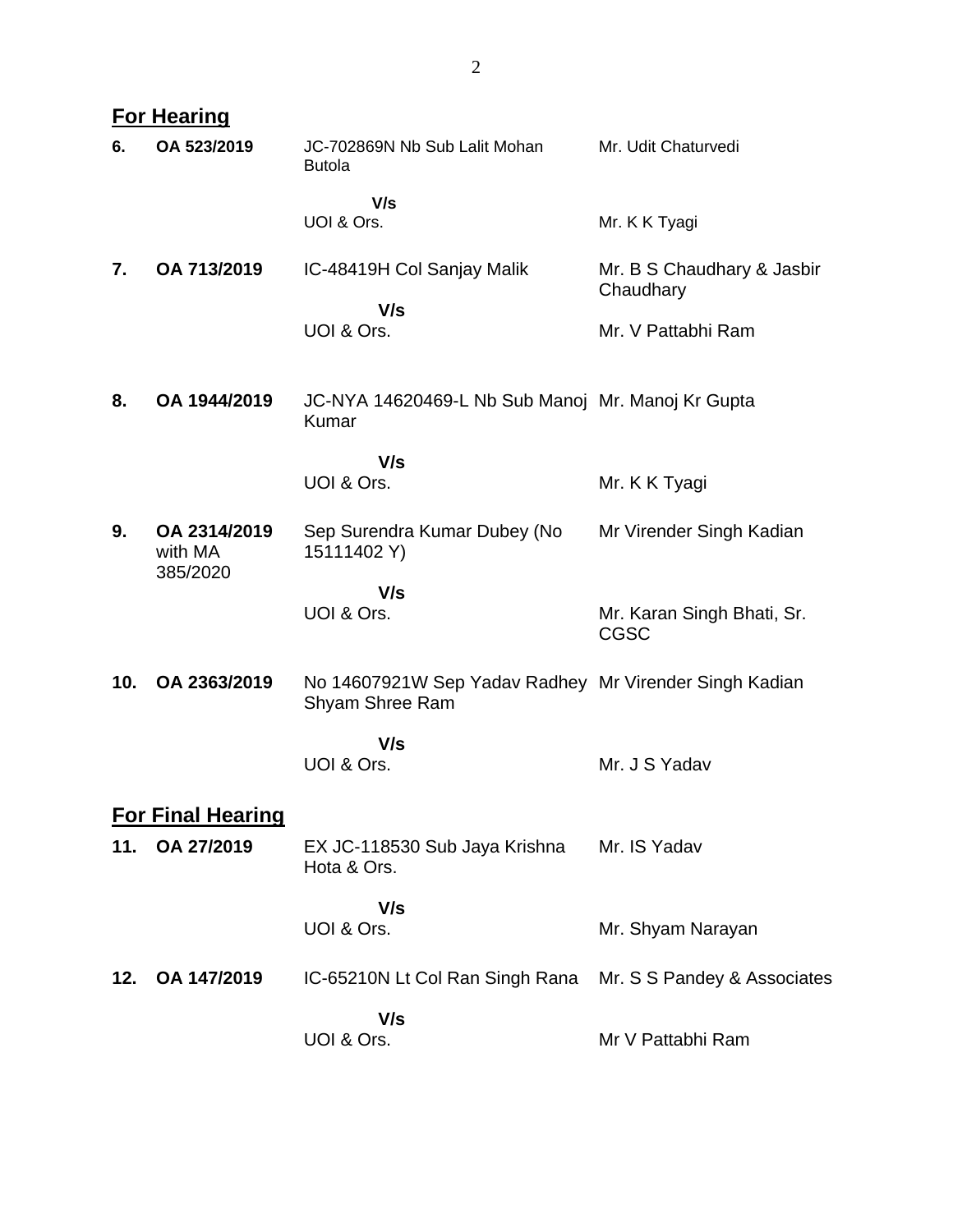# **ARMED FORCES TRIBUNAL, PRINCIPAL BENCH, NEW DELHI LIST OF BUSINESS**

**Date: 18-02-2020**

**Timing: 10:30 AM to 01.00 PM & 02.00 PM to 04.30 PM**

## **COURT No. 2 (Ground Floor)**

#### **CORAM:**

#### **HON'BLE MS. JUSTICE SUNITA GUPTA HON'BLE AIR MARSHAL B.B.P. SINHA**

| <u>S.</u><br>No. | Case No.                        | <b>Parties Name</b>                                                | <b>Advocate for Petitioner /</b><br><b>Respondents</b> |
|------------------|---------------------------------|--------------------------------------------------------------------|--------------------------------------------------------|
|                  | For Judgement                   |                                                                    |                                                        |
| 1.               | OA 485/2014<br>with             | Ex Rect Sandeep Kumar                                              | Mr. S S Pandey                                         |
|                  | MA 576/2014                     | V/s                                                                |                                                        |
|                  |                                 | UOI & Ors.                                                         | Mr Anil Gautam                                         |
| 2.               | OA 525/2017<br>with MA 453/2017 | Ex Nk (TS) M N Mukherjee                                           | Mr. Praveen Kumar                                      |
|                  | &                               | V/s                                                                |                                                        |
|                  | MA 2615/2019                    | UOI & Ors.                                                         | Mr Avdhesh Kumar Singh                                 |
|                  | <b>For Admission</b>            |                                                                    |                                                        |
| 3.               | OA 1862/2019                    | Sgt Rash Bihari Rai (Retd) (No 795911) & Mr Manoj Kr Gupta<br>Ors. |                                                        |
|                  |                                 | V/s                                                                |                                                        |
|                  |                                 | UOI & Ors.                                                         | Mr. Anil Kumar Gautam                                  |
| 4.               | OA (Appeal)<br>294/2020         | Maj Gen B Chakravarty (Retd) (IC 39366<br>N)                       | Mr Anil Srivastava                                     |
|                  |                                 | V/s                                                                |                                                        |
|                  |                                 | UOI & Ors.                                                         | Mr. Tarunvir Singh Khehar                              |
| 5.               | OA 295/2020                     | Sgt Umesh Kumar (900708-F)                                         | Mr. Rakesh Kumar Singh &<br>Associates                 |
|                  |                                 | V/s                                                                |                                                        |
|                  |                                 | UOI & Ors.                                                         | Mr. V Pattabhi Ram                                     |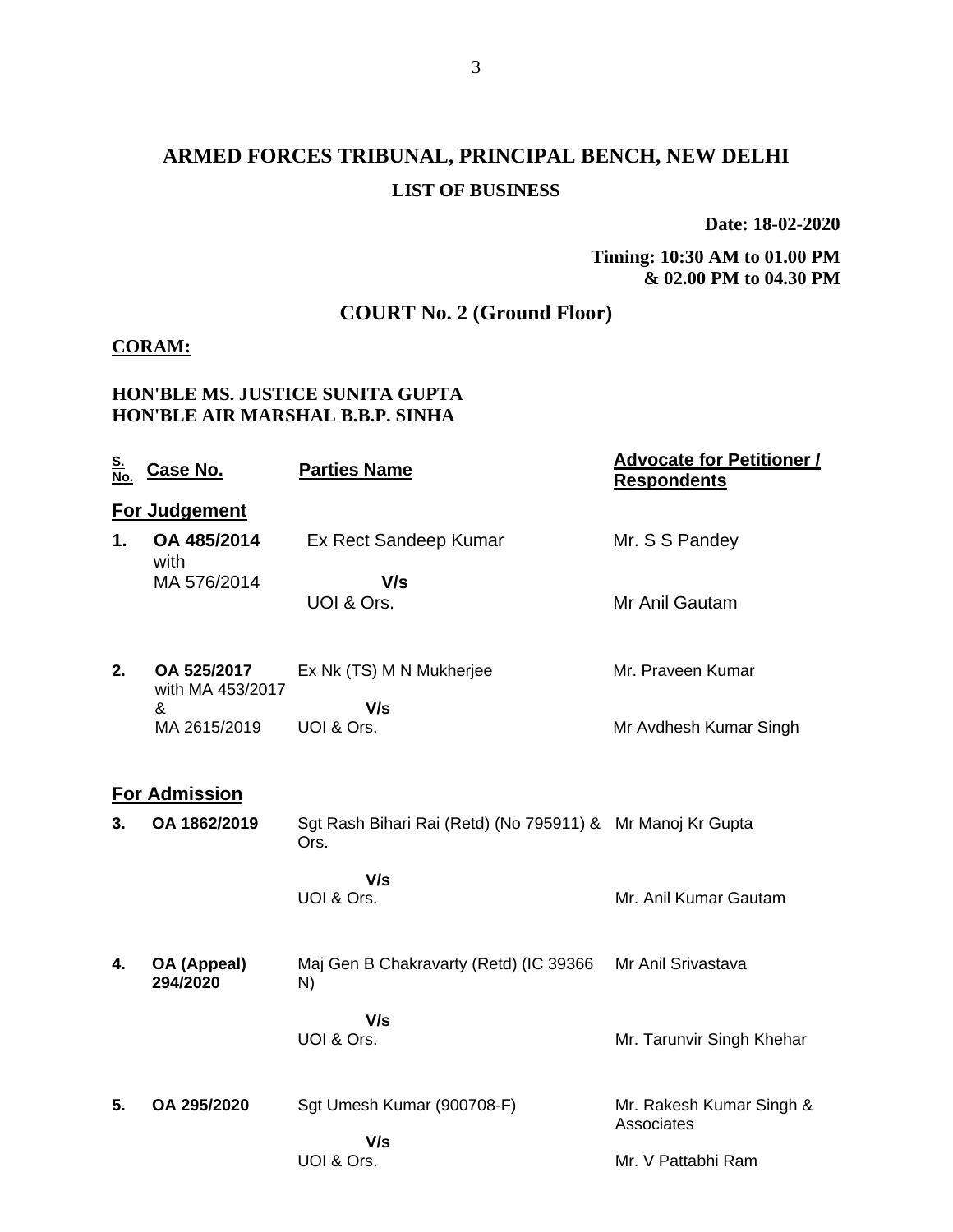| 6.  | OA 297/2020                                    | Ex Hav (PA) Dharminder Singh(No<br>4194756 K)         | Mr Indra Sen Singh &<br>Abhishek Singh                                                  |
|-----|------------------------------------------------|-------------------------------------------------------|-----------------------------------------------------------------------------------------|
|     |                                                | V/s<br>UOI & Ors.                                     | None                                                                                    |
| 7.  | OA 298/2020                                    | Ex EM(R) I Ravi Dalal (210887-R)                      | Mr. Ved Prakash                                                                         |
|     |                                                | V/s<br>UOI & Ors.                                     | None                                                                                    |
| 8.  | OA 299/2020                                    | Ex EMA-II Dhanesh G (210947-A)                        | Mr. Ved Prakash                                                                         |
|     |                                                | V/s<br>UOI & Ors.                                     | None                                                                                    |
| 9.  | OA 300/2020                                    | Ex LME Bhoop Singh (210363-Z)                         | Mr. Ved Prakash                                                                         |
|     |                                                | V/s<br>UOI & Ors.                                     | None                                                                                    |
| 10. | OA 301/2020                                    | Lt Col (Dr) BC Sharma (Retd) (MR-<br>03579W)          | Mr Ajai Bhalla & Mr Satya<br>Saharawat                                                  |
|     |                                                | V/s<br>UOI & Ors.                                     | None                                                                                    |
| 11. | OA (Appeal)<br>302/2020<br>with<br>MA 388/2020 | Ex Lt Cdr VS Girish (No 05651 T)<br>V/s<br>UOI & Ors. | Mr KS Haridas, LS Nishad,<br>Anas Shamnad & DS<br>Randhawa<br>Mr. Tarunvir Singh Khehar |
|     |                                                |                                                       |                                                                                         |
|     | <b>Pleadings not complete</b>                  |                                                       |                                                                                         |
|     | 12. OA 659/2017<br>with                        | Smt Kamlesh Devi                                      | Mr. V S Kadian                                                                          |
|     | MA 559/2017                                    | V/s<br>UOI & Ors.                                     | Mr YP Singh                                                                             |
| 13. | OA 1016/2018<br>with                           | IC-42758M Brig M J Kumar                              | Mr. S S Pandey                                                                          |
|     | MA 1294/2018                                   | V/s<br>UOI & Ors.                                     | Mr Anil Gautam                                                                          |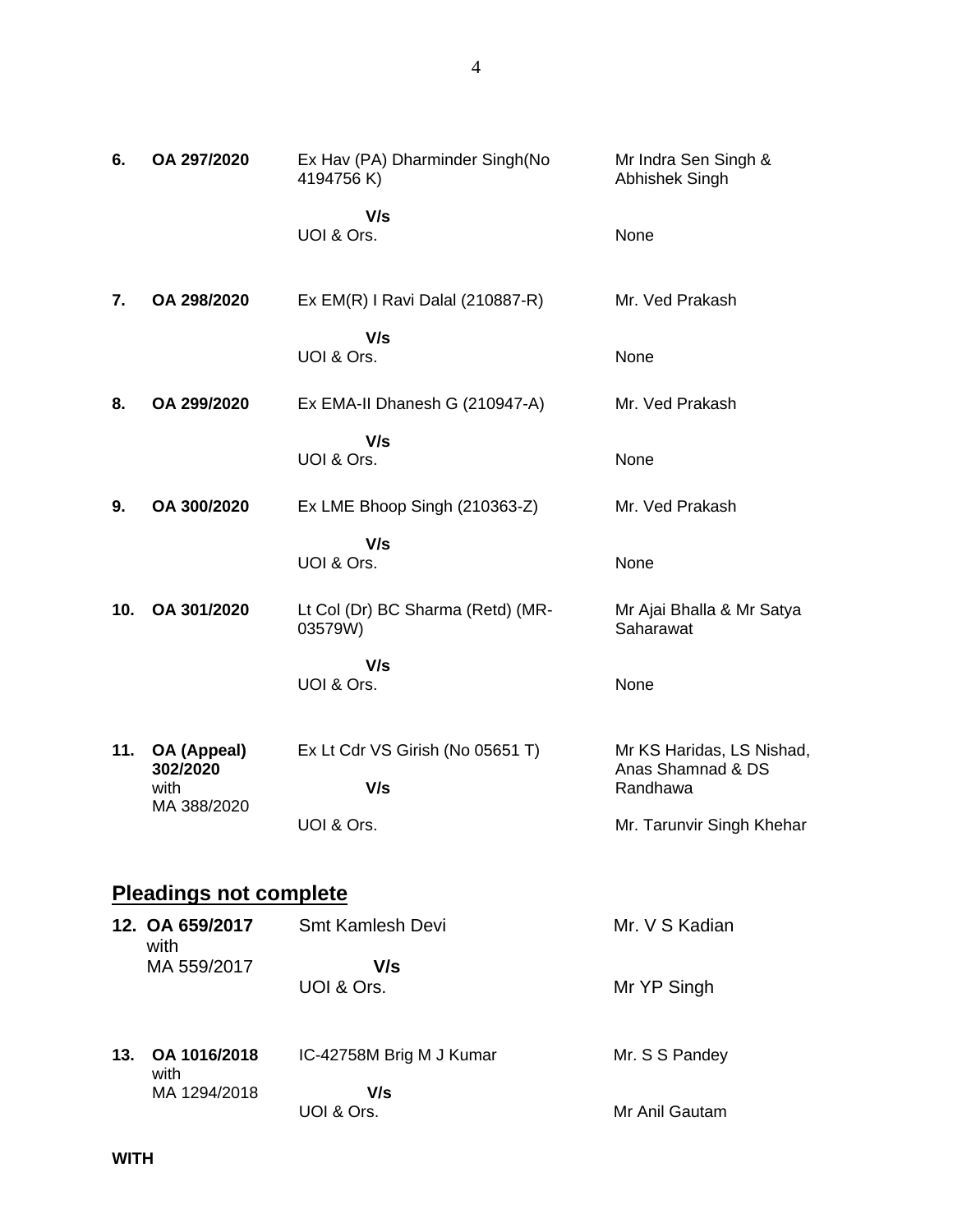| 14.         | OA 2060/2018                          | IC-42758M Brig M J Kumar                            | Mr. S S Pandey & Associates                   |
|-------------|---------------------------------------|-----------------------------------------------------|-----------------------------------------------|
|             |                                       | V/s<br>UOI & Ors.                                   | Mr. Karan Singh Bhati, Sr.<br><b>CGSC</b>     |
| <b>WITH</b> |                                       |                                                     |                                               |
| 15.         | OA 1684/2018                          | IC-52861-L Col M S Prakash                          | Ms. Archana Ramesh                            |
|             | with MA<br>1833/2018 &<br>MA 402/2019 | V/s<br>UOI & Ors.                                   | Mr. Anil Gautam                               |
| <b>WITH</b> |                                       |                                                     |                                               |
| 16.         | OA 849/2019                           | IC-52861L Col MS Prakash                            | Ms. Archana Ramesh                            |
|             |                                       | V/s<br>UOI & Ors.                                   | Mr Anil Gautam                                |
| <b>WITH</b> |                                       |                                                     |                                               |
| 17.         | OA 711/2019                           | IC-51577H Lt Col BC Roy                             | Mr. SS Pandey & Associates                    |
|             |                                       | V/s<br>UOI & Ors.                                   | Mr Harish V Shankar                           |
|             | 18. OA 1231/2018                      | Ms Catherine Mary Verma W/O Late<br>Lt Col RK Verma | Mr. Davinder Varma & Atha<br>Sagar Varma      |
|             |                                       | V/s<br>UOI & Ors.                                   | Mr. J S Rawat for R 1-3 & 5<br>& None for R-4 |
|             | 19. OA 1923/2018                      | Lt Col Nagesh P Patankar (Retd) (IC<br>51041M)      | Mr Aditya Singh Puar                          |
|             |                                       | V/s                                                 |                                               |
|             |                                       | UOI & Ors.                                          | Mr. Avdhesh Kumar Singh                       |
|             | 20. OA 341/2019<br>with               | Ex Sgt Satya Prakash Hotta (No<br>791843L)          | Mr Ved Prakash                                |
|             | MA 876/2019                           | V/s<br>UOI & Ors.                                   | Mr VS Tomar                                   |
| 21.         | OA 609/2019                           | Ex LME Tejpal Dalal (NO<br>134775H)                 | Mr. Ved Prakash                               |
|             |                                       | V/s<br>UOI & Ors.                                   | Mr. Shyam Narayan                             |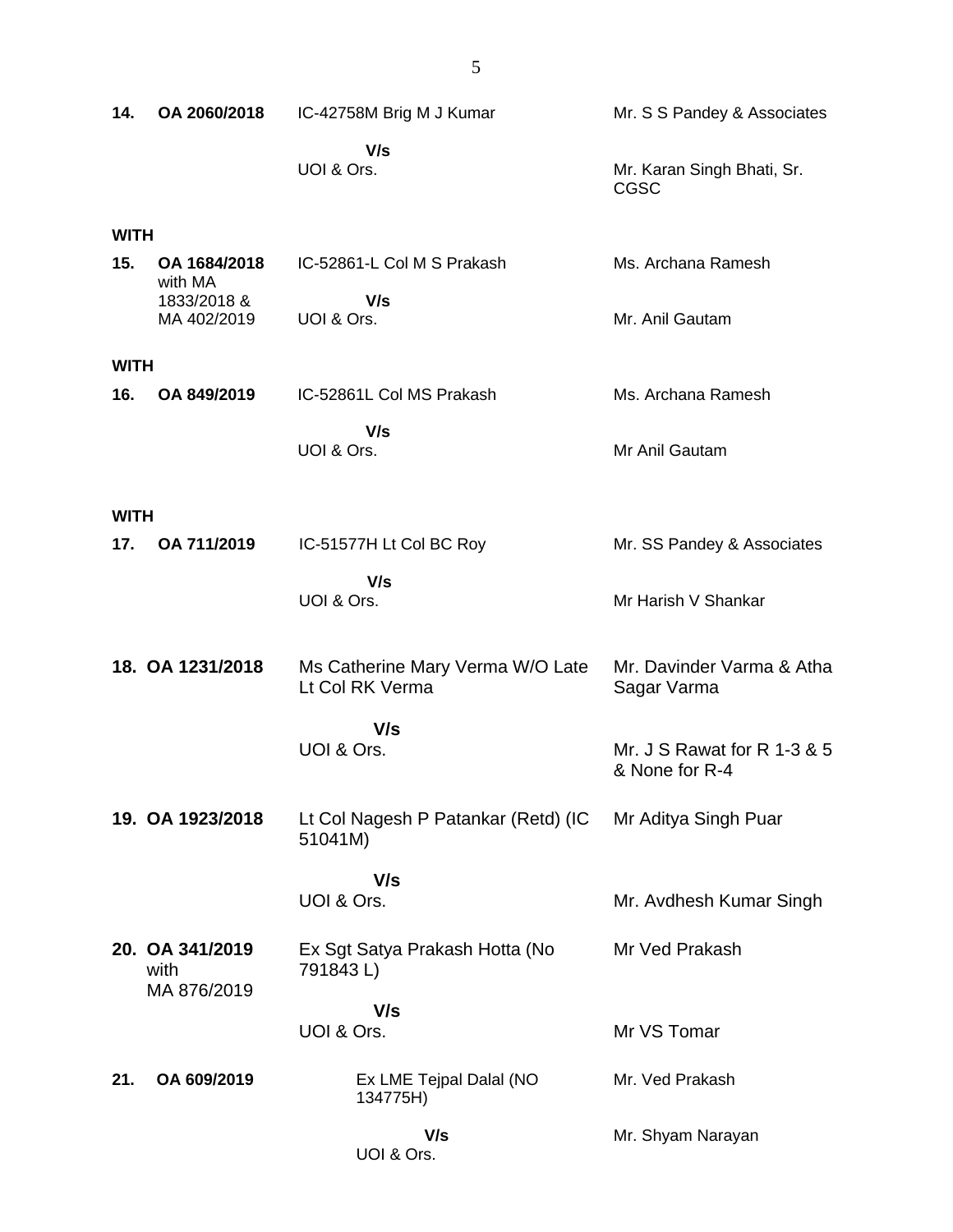- **22. OA 830/2019** with MA 1468/2019 Wg Cdr Sujeet Gupta (23025-T)  **V/s** UOI & Ors. Mr. Ajit Kakkar & Associates Dr. Vijendra Singh Mahndiyan
- **23. OA 847/2019** with MA 1488/2019 Ex LS (RP) Surinder Kumar (No 134658T) Mr. Ved Prakash
	- **V/s** UOI & Ors. Mr. Shyam Narayan
- **24. OA 1242/2019** Ex Nk Kishor Nand (No 14348351 Mr Virender Singh Kadian F)

 **V/s** UOI & Ors.

# Mr. V S Tomar

#### **For Execution**

- **25. MA 1622/2018** in OA 195/2016 JC-331330 Sub/BS JS Chaudhary  **V/s** UOI & ORs Mr. Janak Raj Rana Mr. Karan Singh Bhati, Sr. CGSC & Mr. S D Windlesh
- **26. MA 2327/2019** in OA 446/2014 No. 10315465-N L/Nk Sushil Kumar  **V/s** UOI & Ors. Ms. Archana Ramesh

#### **Miscellaneous**

- **27. MA 2674/2019** in OA 1994/2017 Smt Tarawati Devi Wd/O 14494732W Mr. VS Kadian Late Gnr Satya Prakash Singh  **V/s** UOI & Ors None
- **28. MA 370/2020 &** MA 371/2020 in TA 17/2009 No. 3166080 Ex. Naik Jagbir Singh  **V/s** UOI & Ors Mr. D S Kauntae None

### **Pleadings complete**

**29. OA 467/2015** Ex Nk Chandra Kumar Pradhan (No.10373833) Mr. N K Ghai & Mr VS Kadian

Mr SP Sharma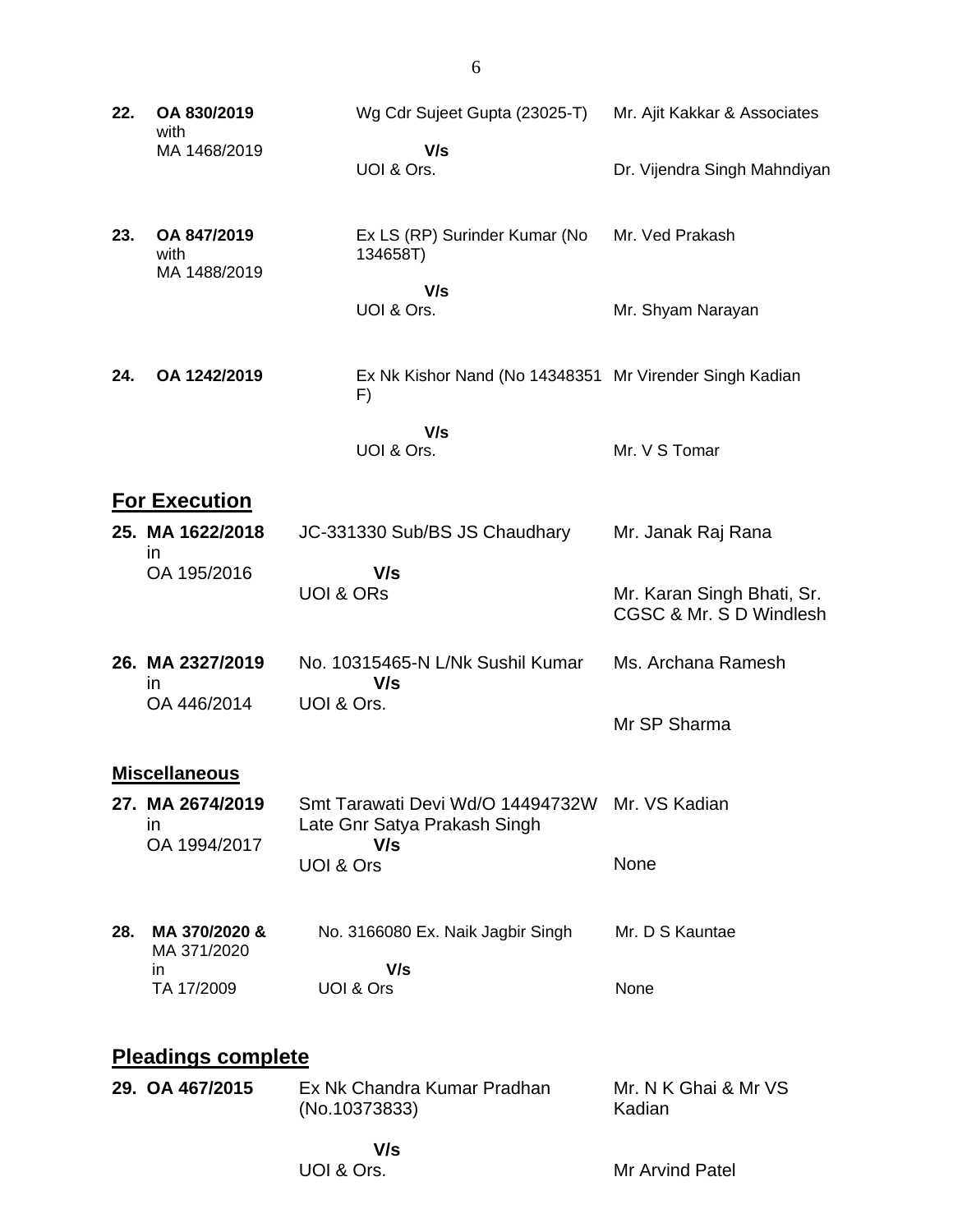| 30. OA 1282/2016<br>with                             | Ex Nk Umed Singh                                                                   | Mr. J P Sharma                              |
|------------------------------------------------------|------------------------------------------------------------------------------------|---------------------------------------------|
| MA 969/2016                                          | V/s<br>UOI & Ors.                                                                  | Mr SP Sharma for R 1,2 &<br>4, None for R-3 |
| 31. OA 979/2017                                      | Ex WO Dev Mani Sharma                                                              | Mr. Praveen Kumar                           |
|                                                      | V/s<br>UOI & Ors.                                                                  | Mr JS Yadav                                 |
| 32. OA 1168/2017                                     | Cmde Brijesh (01250-R) Retd                                                        | Mr. Ajai Bhalla                             |
|                                                      | V/s<br>UOI & Ors.                                                                  | Mr JS Yadav                                 |
| 33. OA 1413/2017<br>with<br>MA 1808/2018 &           | Jugal Kishore Sharma (Retd)<br>V/s                                                 | Mr Ashish Chauhan &<br>Kushagra Bansal      |
| MA 354/2020                                          | UOI & Ors.                                                                         | Mr. Satya Ranjan Swain                      |
| 34. OA 557/2018<br>with<br>MA 411/2018               | Smt. Usha Sharma Wd/o No.685273<br>Late Sgt Vijay Kumar Singh<br>V/s<br>UOI & Ors. | Ms. Archana Ramesh                          |
|                                                      |                                                                                    | Dr Vijendra Singh<br>Mahndiyan              |
| 35. OA 1921/2018                                     | Lt Col Vinod Ravi Mehra (Retd) (No<br>15555Y)                                      | Mr Anil Srivastava &<br>Associates          |
|                                                      | V/s<br>UOI & Ors.                                                                  | Mr. S P Sharma                              |
| 36. TA 4/2019<br>WP(C)No.6185/2 (No.2990110W)<br>002 | Ex Nk Dwarka Prasad                                                                | Mr. V S Kadian                              |
|                                                      | V/s<br>UOI & Ors.                                                                  | Mr. S P Sharma                              |
| 37. OA 1627/2019<br>with<br>MA 369/2020              | IC-56153W Lt Col Amit Sharma<br>V/s                                                | Mr. S S Pandey &<br>Associates              |
|                                                      | UOI & Ors.                                                                         | Mr. Karan Singh Bhati, Sr.<br><b>CGSC</b>   |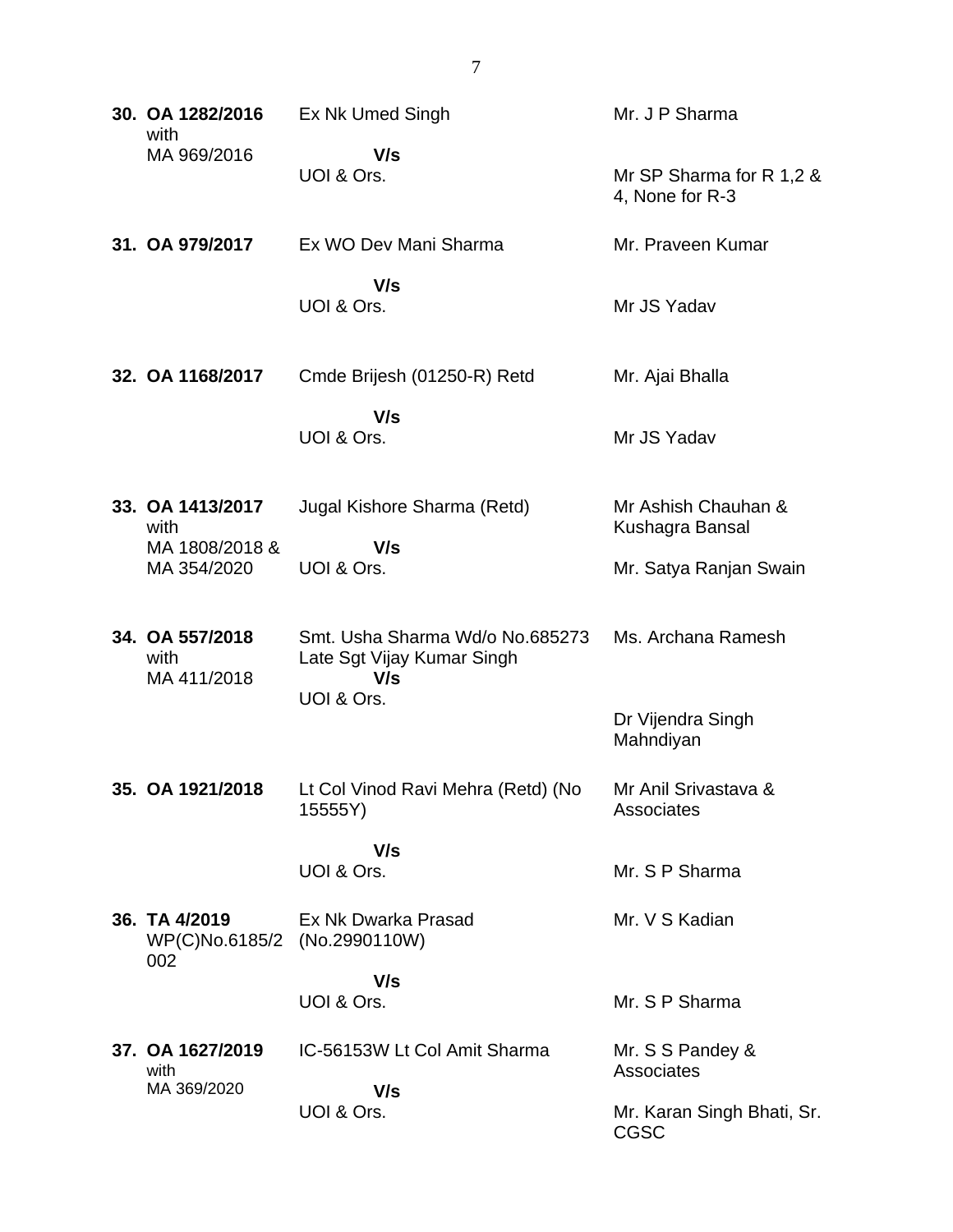# **ARMED FORCES TRIBUNAL, PRINCIPAL BENCH, NEW DELHI LIST OF BUSINESS**

**Date: 18-02-2020**

**Timing: 11:00 AM**

## **PRINCIPAL REGISTRAR COURT**

| <u>S.</u><br>No. | Case No.                            | <b>Parties Name</b>                                         | <b>Advocate for Petitioner /</b><br><b>Respondents</b>        |
|------------------|-------------------------------------|-------------------------------------------------------------|---------------------------------------------------------------|
|                  | <b>For Appearance/Direction</b>     |                                                             |                                                               |
| 1.               | OA 509/2019                         | Lt Col MI Hasan (Retd) (MR 03881<br>P)                      | Mr Shakti Chand Jaidwal                                       |
|                  |                                     | V/s<br>UOI & Ors.                                           | Mr. Avdhesh Kumar Singh                                       |
| 2.               | OA 524/2019                         | JC-470891Y Ex Sub Clk (SD)<br>Dharam Das Pancheshwar        | Mr. VS Kadian                                                 |
|                  |                                     | V/s<br>UOI & Ors.                                           | Mr. Satya Ranjan Swain for R<br>1-3 & Ms.Anjali Vohra for R-4 |
| 3.               | OA 606/2019<br>with<br>MA 1181/2019 | No. 15592999-X Ex Rect Payan<br>Kumar                       | Mr. Virender Singh Kadian                                     |
|                  |                                     | V/s<br>UOI & Ors.                                           | Mr. Satya Ranjan Swain                                        |
| 4.               | OA 662/2019<br>with<br>MA 1252/2019 | Smt. Shakuntala Devi Wd/O Late<br>Pnr Jala Singh (144985-A) | Ms. Archana Ramesh                                            |
|                  |                                     | V/s                                                         |                                                               |
|                  |                                     | UOI & Ors.                                                  | Mr. Rajesh Kumar Das                                          |
| 5.               | OA 832/2019<br>with<br>MA 225/2020  | Ex Hony Nb Sub Rohitasy Meena<br>(No 14503501 K)            | Mr BS Chaudhary and Jasbir<br>Chaudhary                       |
|                  |                                     | V/s                                                         |                                                               |
|                  |                                     | UOI & Ors.                                                  | Dr. Vijendra Singh Mahndiyan                                  |
| 6.               | OA 833/2019<br>with                 | HFO KC Dogra (Retd) (No 242500) Mr Manoj Kr Gupta           |                                                               |
|                  | MA 1474/2019                        | V/s<br>UOI & Ors.                                           | Dr. Vijendra Singh Mahndiyan                                  |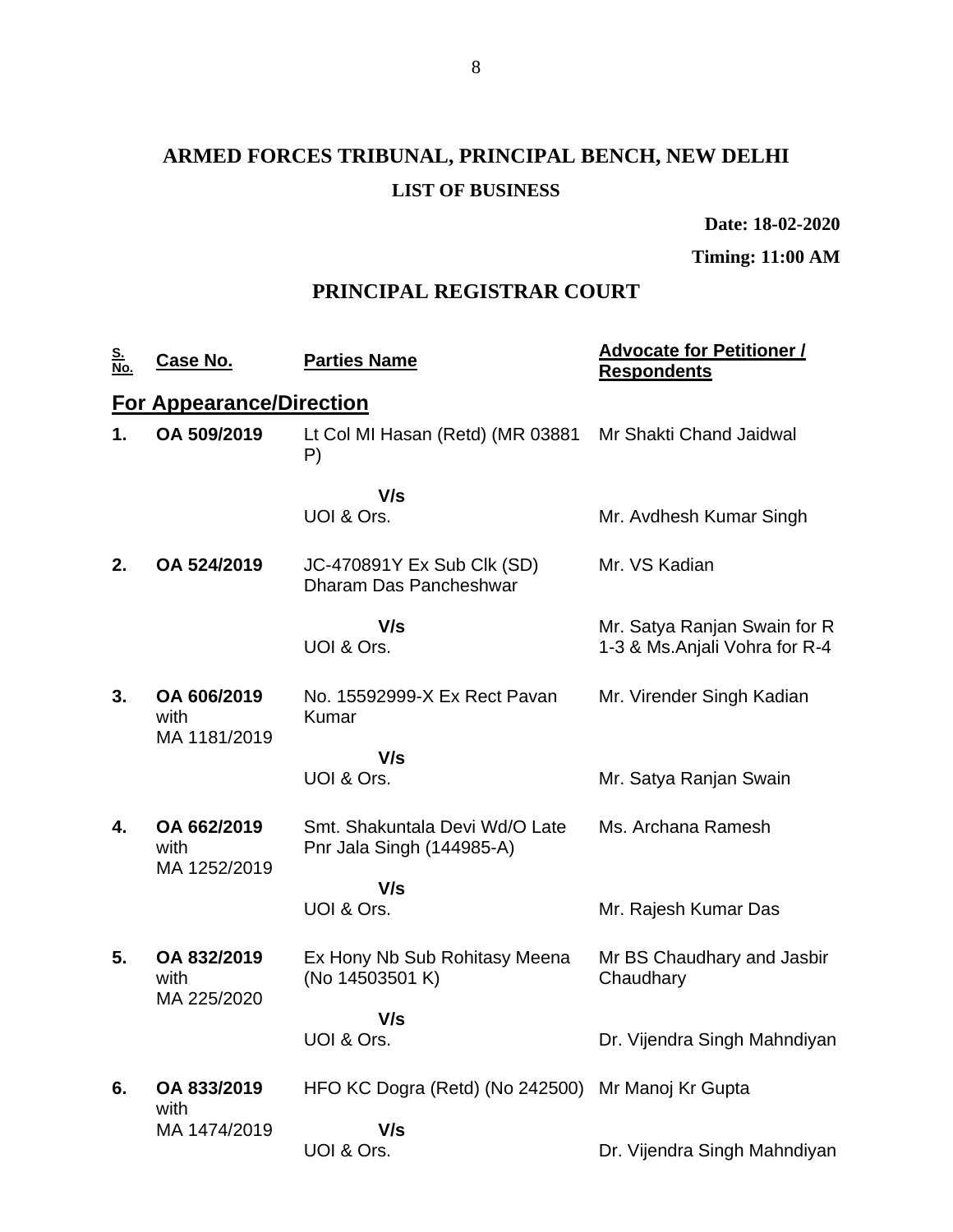| 7.  | OA 842/2019<br>with                 | Ex Sgt Pravat Ravi (No 742152 G) Mr Durgesh Kumar Sharma |                              |
|-----|-------------------------------------|----------------------------------------------------------|------------------------------|
|     | MA 1483/2019                        | V/s<br>UOI & Ors.                                        | Mr. Ashok Chaitanya          |
| 8.  | OA 843/2019<br>with<br>MA 1484/2019 | Ex Sub Janmed Singh (JC-<br>668464N)                     | Mr. Durgesh Kumar Sharma     |
|     |                                     | V/s<br>UOI & Ors.                                        | Mr. Waize Ali Noor           |
| 9.  | OA 845/2019                         | IC-47812Y Col Bhajan Singh Bisht<br>(Retd)               | Ms Pallavi Awasthi           |
|     |                                     | V/s                                                      |                              |
|     |                                     | UOI & Ors.                                               | Mr. D K Sabat                |
| 10. | OA 846/2019<br>with                 | Ex Sgt Pawan Kumar (No<br>741116B)<br>V/s                | Mr. Ved Prakash              |
|     | MA 1487/2019                        | UOI & Ors.                                               | Mr. Harish V Shankar         |
| 11. | OA 850/2019<br>with<br>MA 1494/2019 | Col SL Kumbhar (Retd) (IC 41709<br>X)                    | Mr IS Yadav                  |
|     |                                     | V/s<br>UOI & Ors.                                        | Mr. Rajeev Kumar             |
| 12. | OA 933/2019<br>with                 | Ex LME Pankaj Kumar (No<br>136825T)                      | Mr. Praveen Kumar            |
|     | MA 1584/2019                        | V/s<br>UOI & Ors.                                        | Mr Ashok Chaitanya           |
| 13. | OA 1219/2019<br>with                | HFL (Retd) Surya Deo Yadav (No<br>645693K)               | Mr Praveen Kumar             |
|     | MA 1957/2019                        | V/s                                                      |                              |
|     |                                     | UOI & Ors.                                               | Mr. K K Tyagi                |
| 14. | OA 1261/2019                        | Col Avinash Mishra (MR-06830-M)                          | Mr. Ankur Chhibber           |
|     |                                     | V/s<br>UOI & Ors.                                        | Dr. Vijendra Singh Mahndiyan |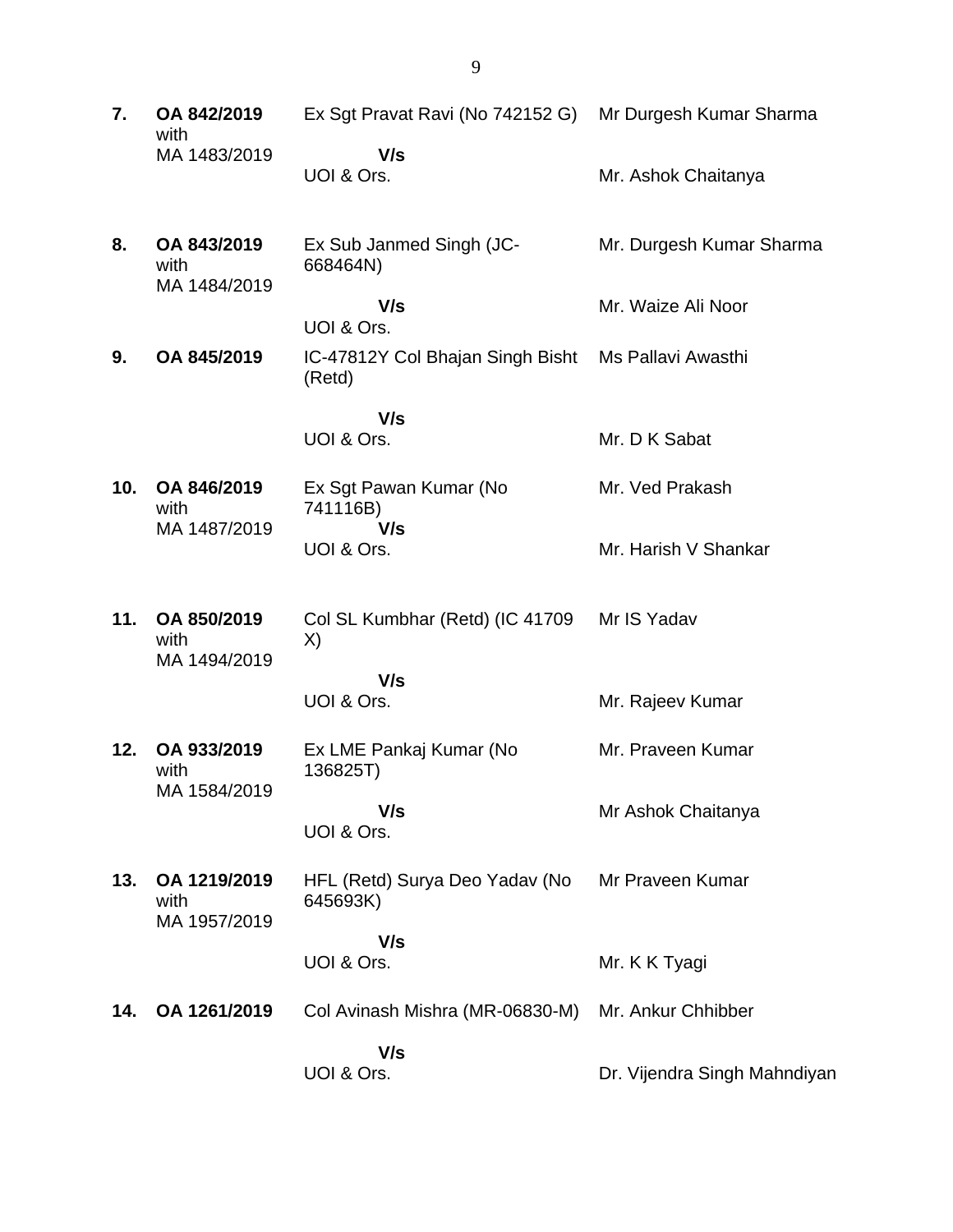| 15. | OA 1307/2019                         | No. 21432 Gp Capt Deepak Kumar Mr. A K Aggarwal<br>Mundade (Retd.) |                                        |
|-----|--------------------------------------|--------------------------------------------------------------------|----------------------------------------|
|     |                                      | V/s<br>UOI & Ors.                                                  | Mr. Karan Singh Bhati, Sr.<br>CGSC     |
| 16. | OA 1362/2019<br>with<br>MA 2106/2019 | No. 04195-N Col Anup Singh<br>(Retd.)                              | Mr. Praveen Kumar                      |
|     |                                      | V/s                                                                |                                        |
|     |                                      | UOI & Ors.                                                         | Mr. Avdhesh Kumar Singh                |
| 17. | OA 1364/2019<br>with                 | Ex Sep Muthu V (No $14524950$ M)                                   | Mr US Maurya                           |
|     | MA 2109/2019                         | V/s                                                                |                                        |
|     |                                      | UOI & Ors.                                                         | Mr. Niranjan Das                       |
| 18. | OA 1377/2019                         | IC-40156A Maj Gen Sandeep<br>Sharma (Retd.)                        | Mr. Aditya Singh Puar                  |
|     |                                      | V/s<br>UOI & Ors.                                                  | Ms Jyotsna Kaushik                     |
| 19. | OA 1378/2019                         | Brig Navrattan Joshi (Retd) (IC<br>45468 A)                        | Mr Indra Sen Singh &<br>Abhishek Singh |
|     |                                      | V/s<br>UOI & Ors.                                                  | Mr Rajeev Kumar                        |
| 20. | OA 1739/2019<br>with<br>MA 392/2020  | Ex JWO Arvind Kumar (No.<br>729418B)                               | Mr. Omprakash Kr. Srivastava           |
|     |                                      | V/s<br>UOI & Ors.                                                  | Mr. Prabodh Kumar                      |
| 21. | OA 1747/2019                         | Ex LEM (R) Sumit Kumar (No<br>138687 Z)                            | Mr Ved Prakash                         |
|     |                                      | V/s<br>UOI & Ors.                                                  | Mr. V Pattabhi Ram                     |
| 22. | OA 1748/2019                         | JC-381476H Ex Sub Patole Balu<br>Petras                            | Mr. J P Sharma & Associates            |
|     |                                      | V/s<br>UOI & Ors.                                                  | Mr. J S Rawat                          |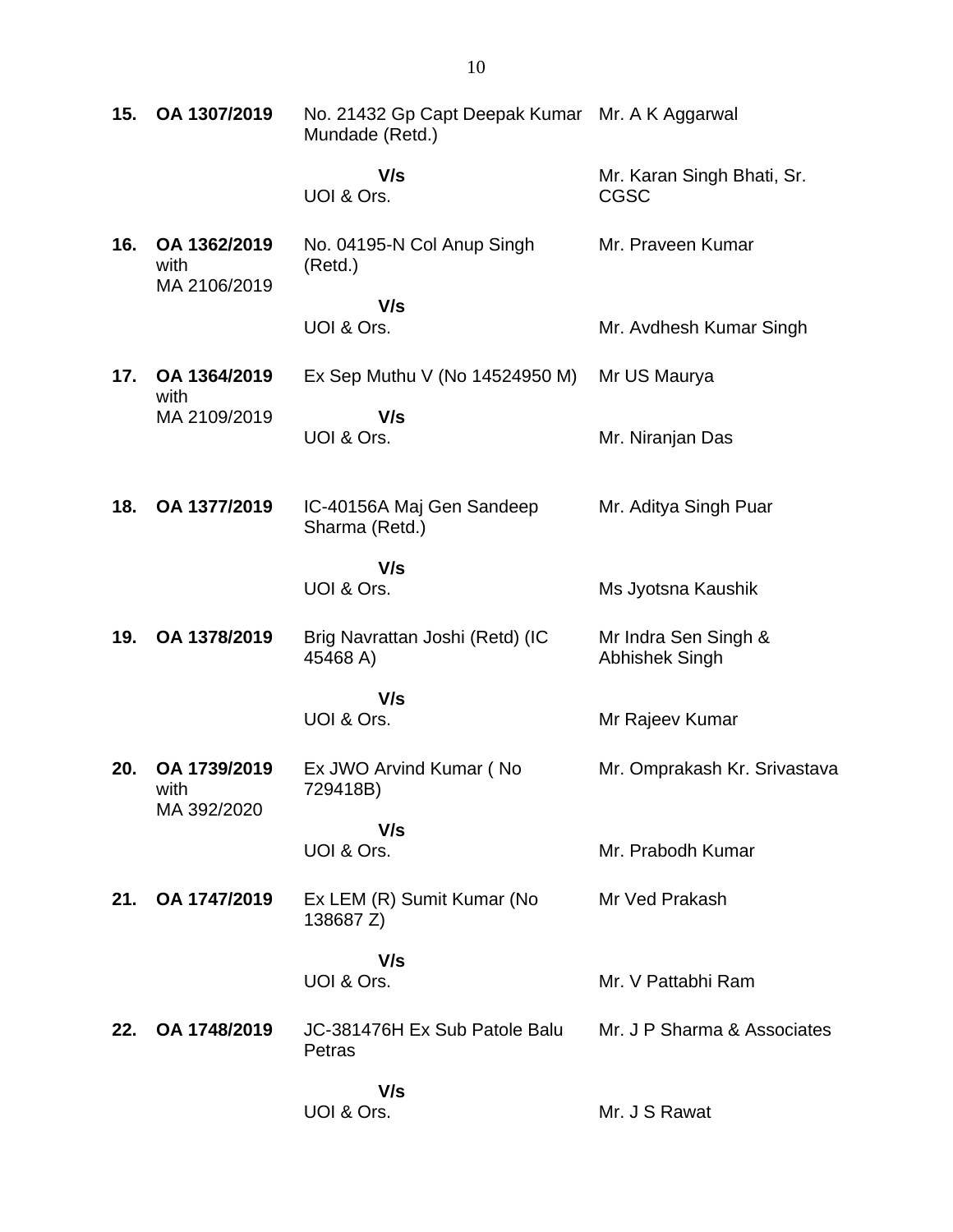| 23. | OA 1756/2019                         | JC-804321W Ex Sub Rajender<br>Singh<br>V/s               | Mr. J P Sharma & Associates               |
|-----|--------------------------------------|----------------------------------------------------------|-------------------------------------------|
|     |                                      | UOI & Ors.                                               | Mr. Y P Singh                             |
| 24. | OA 1765/2019<br>with<br>MA 2667/2019 | No. 164560-A Ex Hon Lt MCPO<br>COM(TAC) Jaipal Singh     | Mr. Virender Singh Kadian                 |
|     |                                      | V/s<br>UOI & Ors.                                        | Mr. Shyam Narayan                         |
| 25. | OA 1814/2019<br>with                 | Ex Sgt Laxmi Narayan Pandey<br>$(719408-T)$              | Mr. Praveen Kumar                         |
|     | MA 2696/2019                         | V/s<br>UOI & Ors.                                        | Mr. Y P Singh                             |
|     |                                      |                                                          |                                           |
| 26. | OA 1815/2019<br>with                 | Ex JWO Nathuni Singh (No<br>776770K)                     | Mr Durgesh Sharma                         |
|     | MA 2697/2019                         | V/s                                                      |                                           |
|     |                                      | UOI & Ors.                                               | Mr. S P Sharma                            |
| 27. | OA 2203/2019                         | Wg Cdr Srinivasan Ramanathan<br>(Retd) (No 23590)<br>V/s | Mr Baljeet Singh & Ms<br>Deepika Sheoran  |
|     |                                      | UOI & Ors.                                               | Mr. Karan Singh Bhati, Sr.<br><b>CGSC</b> |
| 28. | OA 2205/2019                         | Ex HFO Ved Prakash Shukla<br>(638864)<br>V/s             | Mr. Virender Singh Kadian                 |
|     |                                      | UOI & Ors.                                               | Mr. Karan Singh Bhati, Sr.<br>CGSC        |
| 29. | OA 2206/2019                         | Wg Cdr Samir Kumar Jha (Retd)<br>(No 22752)              | Mr Baljeet Singh & Deepika<br>Sheoran     |
|     |                                      | V/s                                                      |                                           |
|     |                                      | UOI & Ors.                                               | Mr. Y P Singh                             |
| 30. | OA 2225/2019<br>with                 | Ex Hony Nb Sub Durg Vijai Singh<br>(No 13615760 X)       | Mr Praveen Kumar                          |
|     | MA 3120/2019                         | V/s<br>UOI & Ors.                                        | Mr. Y P Singh                             |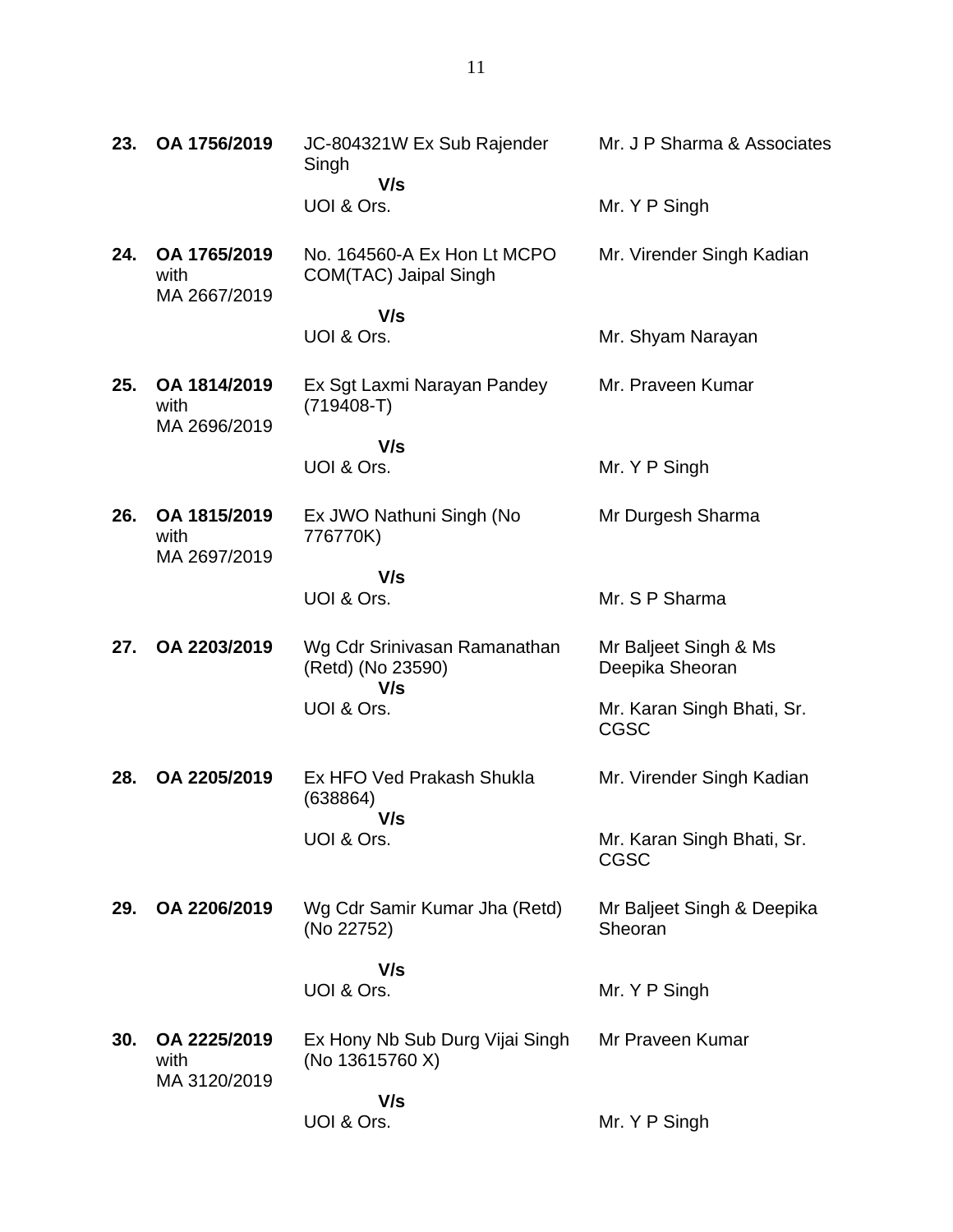| 31. | OA 2226/2019<br>with<br>MA 3121/2019 | Ex Hony Nb Sub Ram Chandra<br>Singh (No 01401471 K)                 | Mr Praveen Kumar     |
|-----|--------------------------------------|---------------------------------------------------------------------|----------------------|
|     |                                      | V/s                                                                 |                      |
|     |                                      | UOI & Ors.                                                          | Ms. Suman Chauhan    |
| 32. | OA 2227/2019<br>with<br>MA 3122/2019 | Ex Hony Nb Sub Hridai Narayan<br>Singh Yadav (No 6646786 Y)         | Mr Praveen Kumar     |
|     |                                      | V/s                                                                 |                      |
|     |                                      | UOI & Ors.                                                          | Mr. Waize Ali Noor   |
| 33. | OA 2228/2019<br>with<br>MA 3123/2019 | Ex Hony Nb Sub Ramakant Pandey Mr. Praveen Kumar<br>$(6311785-Y)$   |                      |
|     |                                      | V/s                                                                 |                      |
|     |                                      | UOI & Ors.                                                          | Mr. Ashok Chaitanya  |
| 34. | OA 2229/2019<br>with<br>MA 3124/2019 | Ex Hony Nb Sub Sheo Singh Yadav Mr Praveen Kumar<br>(No 4544040 H)  |                      |
|     |                                      | V/s<br>UOI & Ors.                                                   | Mr. J S Yadav        |
|     |                                      |                                                                     |                      |
| 35. | OA 2230/2019<br>with<br>MA 3125/2019 | Ex Hony Nb Sub Kanta Singh (No<br>7053931 F)                        | Mr Praveen Kumar     |
|     |                                      | V/s<br>UOI & Ors.                                                   | None                 |
| 36. | OA 2231/2019<br>with                 | Ex Hony Nb Sub Vijay Narain Singh Mr. Praveen Kumar<br>(14224919-F) |                      |
|     | MA 3126/2019                         |                                                                     |                      |
|     |                                      | V/s<br>UOI & Ors.                                                   | Mr. S D Windlesh     |
| 37. | OA 2232/2019<br>with<br>MA 3127/2019 | Ex Hony Nb Sub Bhuwaneshwar<br>Singh (6374100-K)                    | Mr. Praveen Kumar    |
|     |                                      | V/s<br>UOI & Ors.                                                   | Mr. Neeraj, Sr. CGSC |
| 38. | OA 2233/2019<br>with                 | Ex Hony Nb Sub Shiv Shankar (No<br>4347498N)                        | Mr Praveen Kumar     |
|     | MA 3128/2019                         | V/s<br>UOI & Ors.                                                   | Mr. V Pattabhi Ram   |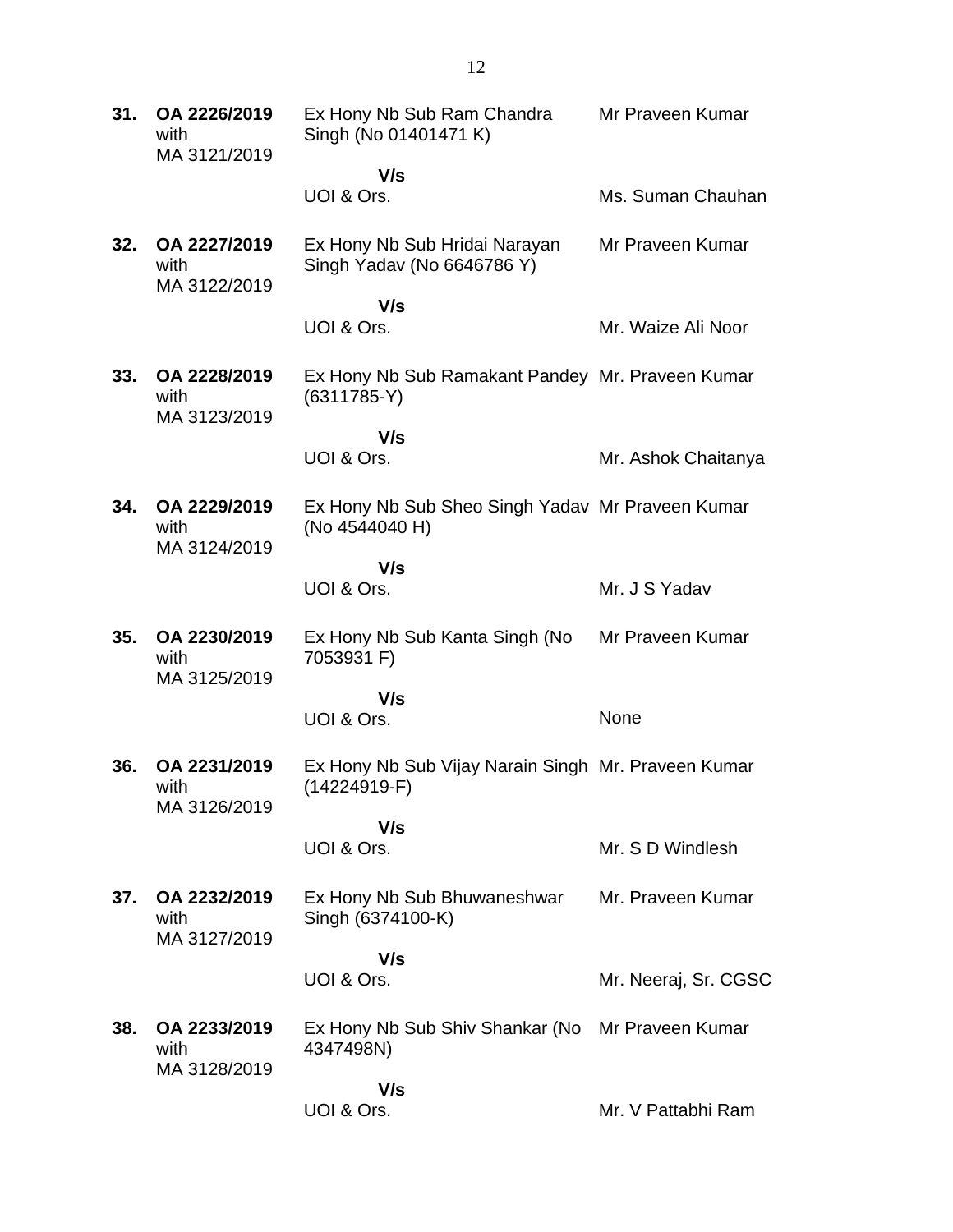**39. OA 2234/2019** with MA 3129/2019 Ex Hony Nb Sub Kedar Nath Ram (No 13928624 Y)  **V/s** UOI & Ors. Mr Praveen Kumar Mr. Tarunvir Singh Khehar **40. OA 2235/2019** with MA 3130/2019 Ex Hony Nb Sub Awadesh Singh (No 13889115 F)  **V/s** UOI & Ors. Mr Praveen Kumar Mr. Arvind Kumar **41. OA 2242/2019** with MA 3137/2019 JC-841726Y Ex Nb Sub Bharat Singh  **V/s** UOI & Ors. Mr I S Yadav Mr. Harish V Shankar **42. OA 2254/2019** Ex Sep Sonu (No 2998424 M)  **V/s** UOI & Ors. Mr Praveen Kumar Mr. Arvind Patel **43. OA 2262/2019** with MA 3168/2019 Ex Hony Nb Sub Hawaldar Singh (13948069-X)  **V/s** UOI & Ors. Mr. Praveen Kumar Mr. S D Windlesh **44. OA 2263/2019** with MA 3169/2019 Ex Hony Nb Sub Bharat Singh Kushwaha (13924394-Y)  **V/s** UOI & Ors. Mr. Praveen Kumar Mr. D K Sabat **45. OA 2264/2019** with MA 3170/2019 Ex Hony Nb Sub Bagish Tiwari (No Mr Praveen Kumar 13937995 H)  **V/s** UOI & Ors. Mr. J S Yadav **46. OA 2265/2019** with MA 3171/2019 Ex Hony Nb Sub Daya Shankar Choubey (No 1257132M)  **V/s** UOI & Ors. Mr Praveen Kumar Mr. Prabodh Kumar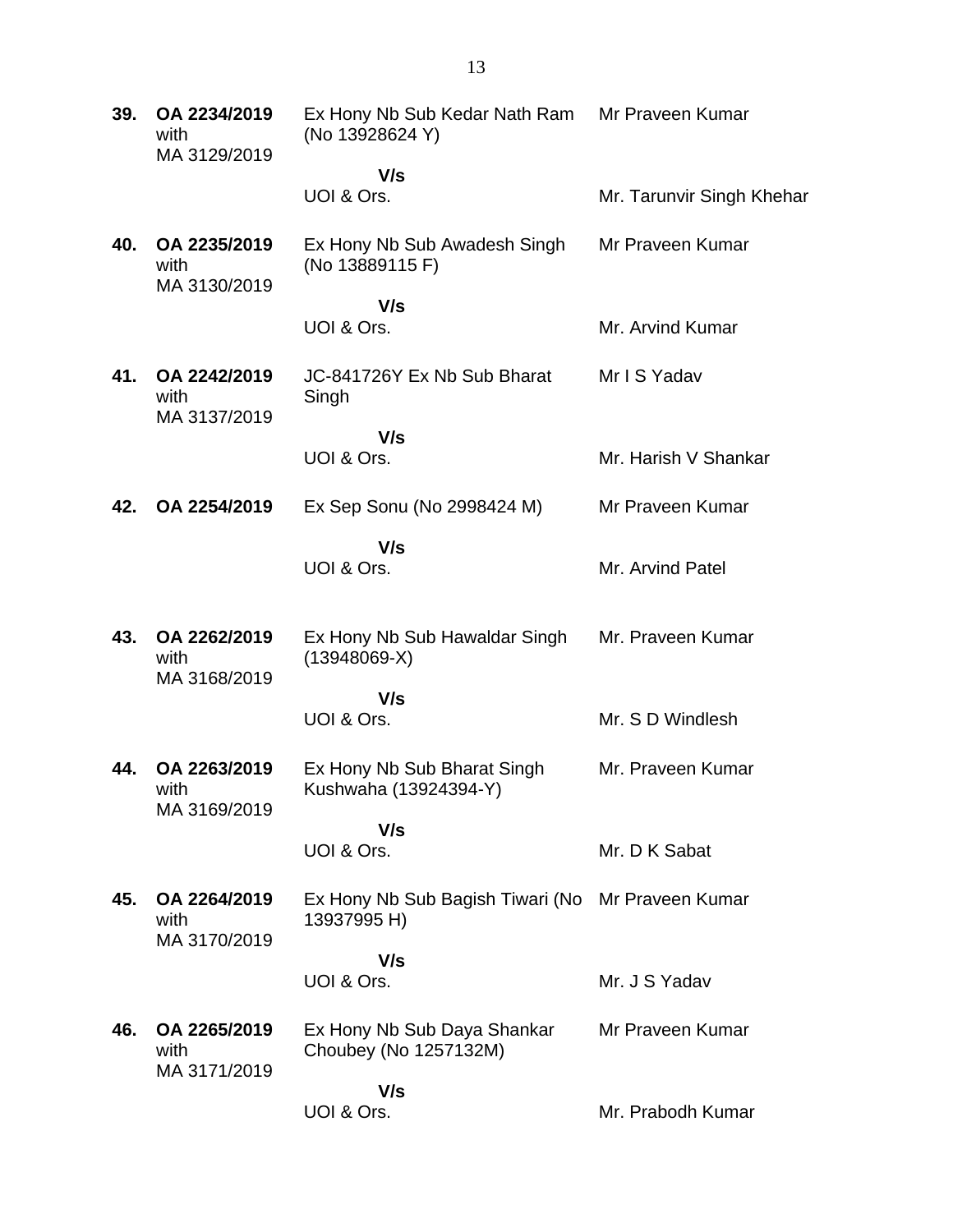**47. OA 2266/2019** with MA 3172/2019 Ex Hony Nb Sub Rama Shanker (No 07237604F)  **V/s** UOI & Ors. Mr Praveen Kumar Mr. V Pattabhi Ram **48. OA 2267/2019** with MA 3173/2019 Ex Hony Nb Sub Kameshwar Nath Mr Praveen Kumar Singh (No 1401304N)  **V/s** UOI & Ors. Mr. K K Tyagi **49. OA 2268/2019** with MA 3174/2019 Ex Hony Nb Sub Keshav Prasad Upadhyay (14206423-K)  **V/s** UOI & Ors. Mr. Praveen Kumar Mr. Arvind Patel **50. OA 2269/2019** with MA 3175/2019 Smt Saraswati W/O Late Hony Nb Sub Ram Nagina Singh Kushwaha (NO 14508147K)  **V/s** UOI & Ors. Mr Praveen Kumar Mr. Waize Ali Noor **51. OA 2270/2019** with MA 3176/2019 Smt Babuna Devi W/O Late Hony Nb Sub Ramashish Ram (NO 6284581A)  **V/s** UOI & Ors. Mr Praveen Kumar Mr. K K Tyagi **52. OA 2271/2019** with MA 3177/2019 Ex Hony Nb Sub Kharag Bahadur Singh ( No 1458536L)  **V/s** UOI & Ors. Mr Praveen Kumar Mr. Y P Singh **53. OA 2272/2019** with MA 3178/2019 EX Hony Nb Sub Sri Kishan Singh (No 1431566Y)  **V/s** UOI & Ors. Mr Praveen Kumar Mr. Satya Ranjan Swain **54. OA 2273/2019** with MA 3179/2019 Smt Sumitra Devi W/O Late Hony Nb Sub Premnarain Singh (No 1431305)  **V/s** UOI & Ors. Mr Praveen Kumar Mr. Satya Ranjan Swain